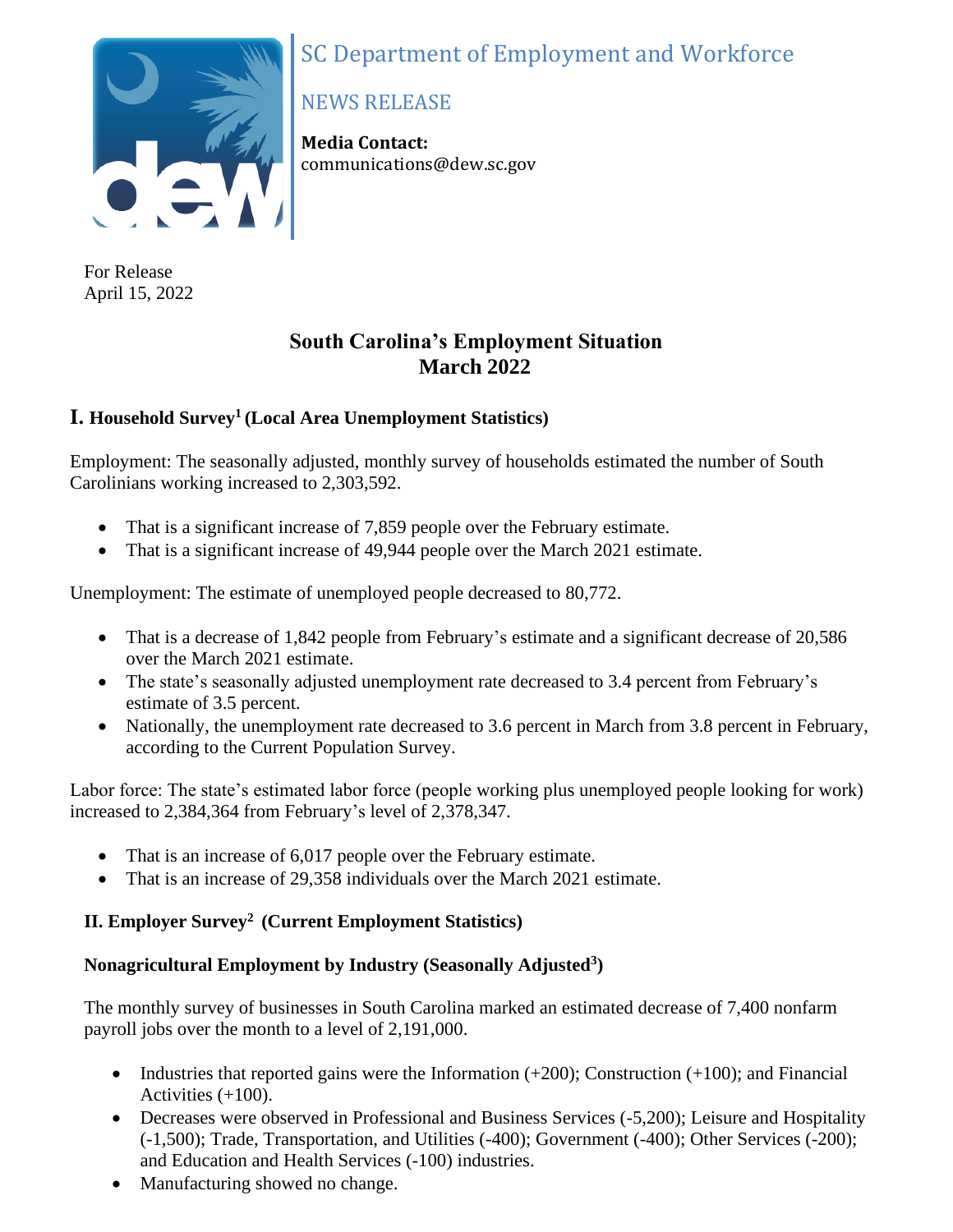From March 2021 to March 2022, South Carolina's economy has picked up 57,400 seasonally adjusted, nonfarm jobs.

- Industries with strong growth were reported in the Leisure and Hospitality (+17,800); Trade, Transportation, and Utilities (+16,900); Manufacturing (+6,600); Professional and Business Services  $(+5,400)$ ; Financial Activities  $(+5,200)$ ; Other Services  $(+3,700)$ ; Information  $(+1,500)$ ; and Construction (+600).
- Education and Health Services industry marked no change.
- Government (-500) industry declined over the year.

## **Nonagricultural Employment by Industry (Not Seasonally Adjusted<sup>4</sup> )**

Not seasonally adjusted, nonfarm payroll employment increased by 1,700 from February 2022 to March 2022 for a total of 2,185,100.

- Increases were reported in the Leisure and Hospitality  $(+5,400)$ ; Government  $(+1,500)$ ; Trade, Transportation and Utilities (+400); Construction (+300); Manufacturing (+300); and Educational and Health Services (+200) industries.
- Mining and Logging, as well as Information industries remained flat.
- Decreases were reported in Professional and Business Services (-5,800); Other Services (-500); and Financial Activities (-100) industries.

Since March 2021, not seasonally adjusted, nonfarm jobs were up 64,500 in South Carolina.

- Industries making strong annual gains were Leisure and Hospitality (+18,900); Trade, Transportation, and Utilities (+18,600); Manufacturing (+6,900); Professional and Business Services (+6,600); Financial Activities (+5,800); Other Services (+3,200); Government (+2,600); Information  $(+1,500)$ ; Construction  $(+1,100)$ ; and Mining and Logging  $(+200)$ .
- Educational and Health Services industry (-900) showed a decline over the year.

**<sup>1</sup>Household Survey:** Nationally, there is a monthly Current Population Survey of about 60,000 households conducted by the Census Bureau for the Bureau of Labor Statistics (BLS) to determine employment status of the civilian population. This information, along with other inputs, are used by DEW to operate the Local Area Unemployment Statistics program, which estimates the number of individuals employed and those not employed, but actively seeking employment for statewide and a variety of substate geographies.

**<sup>2</sup>Employer Survey**: BLS conducts a monthly Current Employment Statistics survey of about 44,000 employers which yields national estimates of nonagricultural wage and salary employment, hours, and earnings by industry. These data are processed by DEW to generate comparable data for the state and its metropolitan statistical areas.

**<sup>3</sup>Seasonally Adjusted:** Seasonal adjustment removes the effects of events that follow a regular pattern each year (i.e. tourist-related hiring and school closings in the summer). These adjustments make it easier to observe the cyclical and other nonseasonal movements in data over time.

**<sup>4</sup>Not Seasonally Adjusted**: Effects of regular or seasonal patterns have not been removed from these data.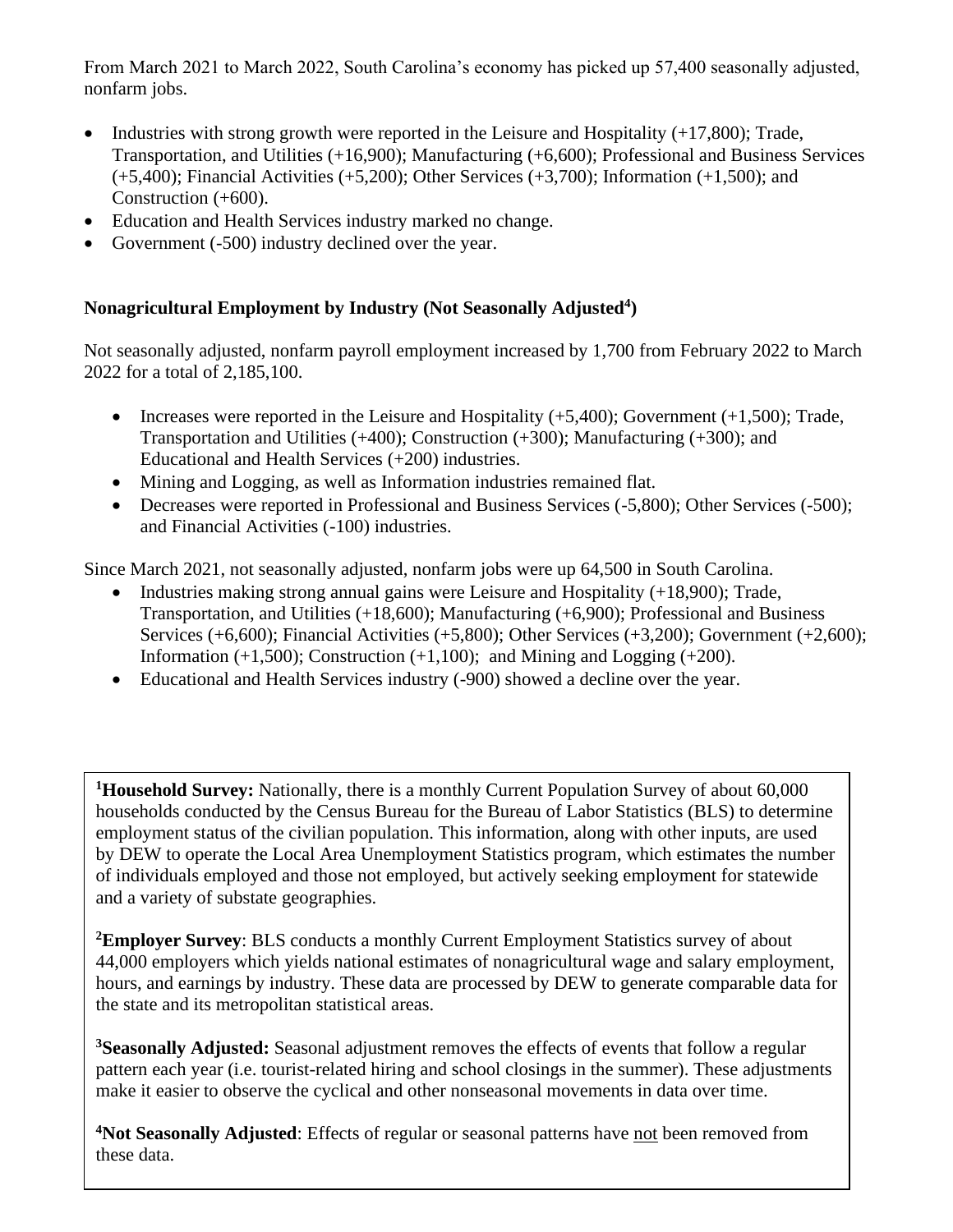# **Statewide**

### **March 2022**

|                                           |           |           |           | February 2022     |          | <b>March 2021</b> |          |  |
|-------------------------------------------|-----------|-----------|-----------|-------------------|----------|-------------------|----------|--|
|                                           |           |           |           | to                |          | to                |          |  |
|                                           |           |           |           | <b>March 2022</b> |          | <b>March 2022</b> |          |  |
|                                           | March     | February  | March     | #                 | $\%$     | #                 | %        |  |
| Jobs by Industry                          | 2022      | 2022      | 2021      | Change            | Change   | Change            | Change   |  |
| <b>Total Nonfarm Employment</b>           | 2,191,000 | 2,198,400 | 2,133,600 | -7,400            | $-0.34%$ | 57,400            | 2.69%    |  |
| Construction                              | 105.100   | 105.000   | 104.500   | 100               | 0.10%    | 600               | 0.57%    |  |
| Manufacturing                             | 255,000   | 255,000   | 248,400   | 0                 | 0.00%    | 6,600             | 2.66%    |  |
| Trade, Transportation, and Utilities      | 429,400   | 429,800   | 412,500   | $-400$            | $-0.09%$ | 16,900            | 4.10%    |  |
| Information                               | 28,100    | 27,900    | 26,600    | 200               | 0.72%    | 1.500             | 5.64%    |  |
| <b>Financial Activities</b>               | 113,600   | 113.500   | 108.400   | 100               | 0.09%    | 5,200             | 4.80%    |  |
| <b>Professional and Business Services</b> | 298,600   | 303,800   | 293,200   | $-5,200$          | $-1.71%$ | 5,400             | 1.84%    |  |
| <b>Education and Health Services</b>      | 254.700   | 254.800   | 254.700   | $-100$            | $-0.04%$ | $\Omega$          | 0.00%    |  |
| Leisure and Hospitality                   | 257,100   | 258,600   | 239,300   | $-1,500$          | $-0.58%$ | 17,800            | 7.44%    |  |
| <b>Other Services</b>                     | 79,900    | 80,100    | 76,200    | $-200$            | $-0.25%$ | 3,700             | 4.86%    |  |
| Government                                | 365,000   | 365,400   | 365,500   | $-400$            | $-0.11%$ | $-500$            | $-0.14%$ |  |

### **NONFARM EMPLOYMENT BY INDUSTRY, NOT SEASONALLY ADJUSTED**

**Statewide March 2022**

|                                           |             |             |           | February 2022     |          | <b>March 2021</b> |               |  |
|-------------------------------------------|-------------|-------------|-----------|-------------------|----------|-------------------|---------------|--|
|                                           |             |             |           | to                |          | to                |               |  |
|                                           |             |             |           | <b>March 2022</b> |          | <b>March 2022</b> |               |  |
|                                           | March       | February    | March     | #                 | %        | #                 | $\frac{9}{6}$ |  |
| Jobs by Industry                          | 2022        | 2022        | 2021      | Change            | Change   | Change            | Change        |  |
| <b>Total Nonfarm</b>                      | 2, 185, 100 | 2, 183, 400 | 2,120,600 | 1,700             | 0.08%    | 64,500            | 3.04%         |  |
| Mining and Logging                        | 4.500       | 4,500       | 4,300     | 0                 | 0.00%    | 200               | 4.65%         |  |
| Construction                              | 104,700     | 104,400     | 103,600   | 300               | 0.29%    | 1,100             | 1.06%         |  |
| Manufacturing                             | 255.100     | 254.800     | 248,200   | 300               | 0.12%    | 6,900             | 2.78%         |  |
| Trade, Transportation, and Utilities      | 427,300     | 426,900     | 408,700   | 400               | 0.09%    | 18,600            | 4.55%         |  |
| Information                               | 28,000      | 28,000      | 26,500    | 0                 | 0.00%    | 1,500             | 5.66%         |  |
| <b>Financial Activities</b>               | 113,300     | 113,400     | 107,500   | $-100$            | $-0.09%$ | 5,800             | 5.40%         |  |
| <b>Professional and Business Services</b> | 297,500     | 303,300     | 290,900   | $-5,800$          | $-1.91%$ | 6,600             | 2.27%         |  |
| <b>Education and Health Services</b>      | 254,700     | 254,500     | 255,600   | 200               | 0.08%    | -900              | $-0.35%$      |  |
| Leisure and Hospitality                   | 250.700     | 245.300     | 231,800   | 5,400             | 2.20%    | 18,900            | 8.15%         |  |
| <b>Other Services</b>                     | 79,200      | 79,700      | 76,000    | $-500$            | $-0.63%$ | 3,200             | 4.21%         |  |
| Government                                | 370,100     | 368,600     | 367,500   | 1,500             | 0.41%    | 2,600             | 0.71%         |  |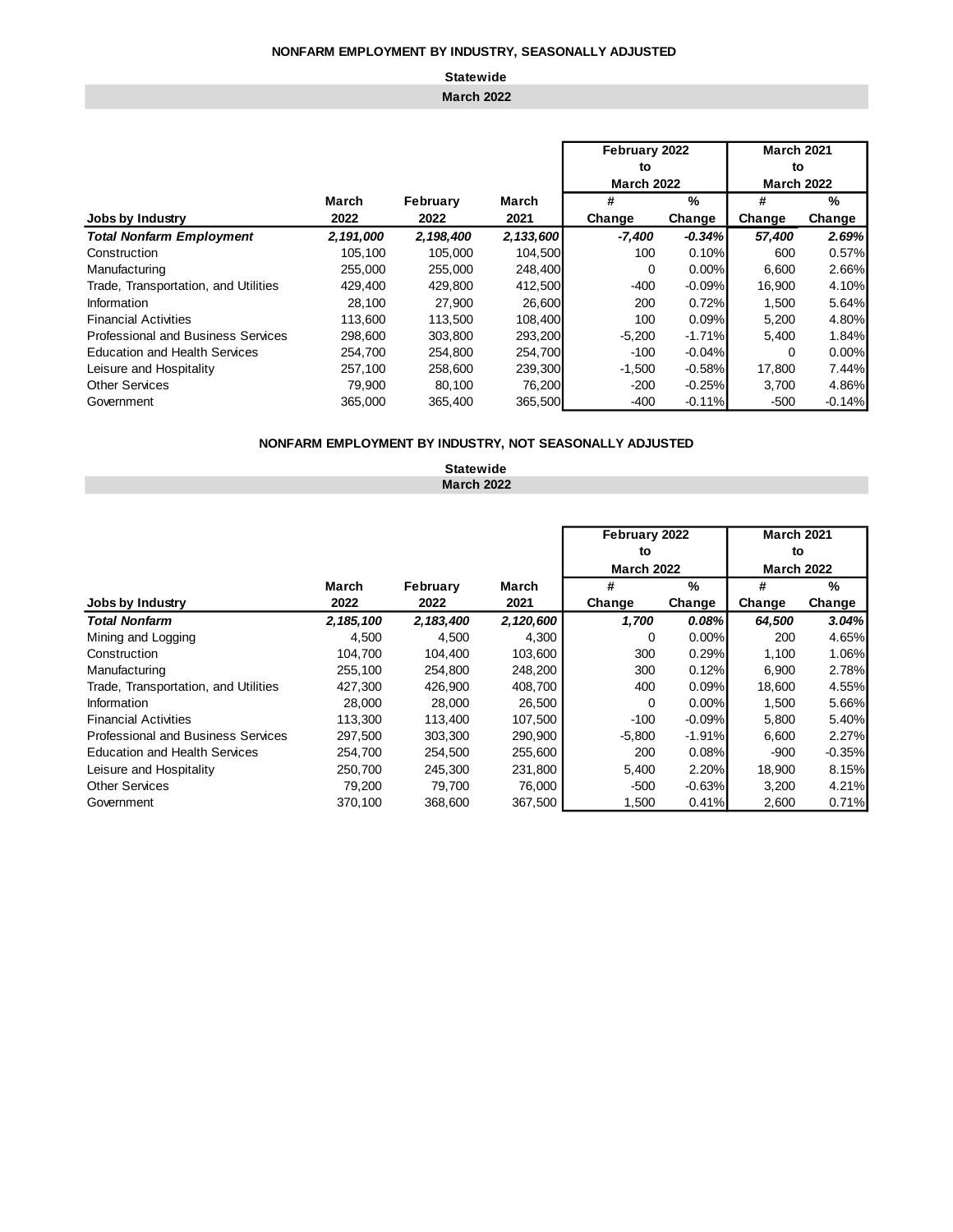#### **South Carolina & Metropolitan Seasonally Adjusted**

### **March 2022**

|                                   |           |           |           | February 2022     |               | <b>March 2021</b> |          |  |
|-----------------------------------|-----------|-----------|-----------|-------------------|---------------|-------------------|----------|--|
|                                   |           |           |           | to                |               | to                |          |  |
|                                   |           |           |           | <b>March 2022</b> |               | <b>March 2022</b> |          |  |
|                                   | March     | February  | March     | #                 | $\frac{9}{6}$ | #                 | %        |  |
| Area                              | 2022      | 2022      | 2021      | Change            | Change        |                   | Change   |  |
| <b>Statewide</b>                  | 2,191,000 | 2,198,400 | 2,133,600 | -7,400            | $-0.34%$      | 57,400            | 2.69%    |  |
| Charleston/North Charleston MSA   | 381,700   | 381.800   | 366,000   | $-100$            | $-0.03%$      | 15.700            | 4.29%    |  |
| Columbia MSA                      | 393,900   | 398,300   | 395,500   | $-4,400$          | $-1.10%$      | $-1,600$          | $-0.40%$ |  |
| Florence MSA                      | 89.700    | 90.300    | 89,300    | $-600$            | $-0.66%$      | 400               | 0.45%    |  |
| Greenville/Anderson/Mauldin MSA   | 437.200   | 437.200   | 423,500   | $\Omega$          | 0.00%         | 13,700            | 3.23%    |  |
| Hilton Head-Bluffton-Beaufort MSA | 83,900    | 84,200    | 81,500    | $-300$            | $-0.36%$      | 2,400             | 2.94%    |  |
| Myrtle Beach MSA                  | 178,900   | 179.200   | 170.700   | $-300$            | $-0.17%$      | 8,200             | 4.80%    |  |
| Spartanburg MSA                   | 166,000   | 166,200   | 163,200   | $-200$            | $-0.12%$      | 2,800             | 1.72%    |  |
| <b>Sumter MSA</b>                 | 38.200    | 38.200    | 38,500    | 0                 | 0.00%         | $-300$            | $-0.78%$ |  |

**Note**: Employment estimates have been rounded to the nearest hundred. Sum of detail may not equal totals due to rounding or the exclusion of certain industries from publication. All data are subject to revision.

### **NONFARM EMPLOYMENT BY AREA, NOT SEASONALLY ADJUSTED**

### **South Carolina & Metropolitan Not Seasonally Adjusted March 2022**

|                                         |               |                  |               | February 2022<br>to<br><b>March 2022</b> |                 | <b>March 2021</b><br>to<br><b>March 2022</b> |                 |  |
|-----------------------------------------|---------------|------------------|---------------|------------------------------------------|-----------------|----------------------------------------------|-----------------|--|
| Area                                    | March<br>2022 | February<br>2022 | March<br>2021 | #                                        | $\frac{9}{6}$   | #                                            | $\%$            |  |
| <b>Statewide</b>                        | 2, 185, 100   | 2, 183, 400      | 2,120,600     | Change<br>1,700                          | Change<br>0.08% | Change<br>64.500                             | Change<br>3.04% |  |
| Charleston/North Charleston MSA         | 380.200       | 378.500          | 362.900       | 1.700                                    | 0.45%           | 17.300                                       | 4.77%           |  |
| Columbia MSA                            | 394.500       | 397,900          | 394,800       | $-3,400$                                 | $-0.85%$        | $-300$                                       | $-0.08%$        |  |
| Florence MSA                            | 89,400        | 89,600           | 89,100        | $-200$                                   | $-0.22%$        | 300                                          | 0.34%           |  |
| Greenville MSA                          | 436,600       | 436.400          | 422,300       | 200                                      | 0.05%           | 14.300                                       | 3.39%           |  |
| Hilton Head Island/Bluffton MSA         | 82.700        | 82.300           | 80.600        | 400                                      | 0.49%           | 2.100                                        | 2.61%           |  |
| Myrtle Beach/Conway/N. Myrtle Beach MSA | 175,800       | 172,600          | 166.900       | 3,200                                    | 1.85%           | 8,900                                        | 5.33%           |  |
| Spartanburg MSA                         | 166,000       | 165,800          | 163,200       | 200                                      | 0.12%           | 2,800                                        | 1.72%           |  |
| Sumter MSA                              | 38,100        | 38,100           | 38,600        | 0                                        | 0.00%           | $-500$                                       | $-1.30%$        |  |

**Note**: Employment estimates have been rounded to the nearest hundred. Sum of detail may not equal totals due to rounding or the exclusion of certain industries from publication. All data are subject to revision.